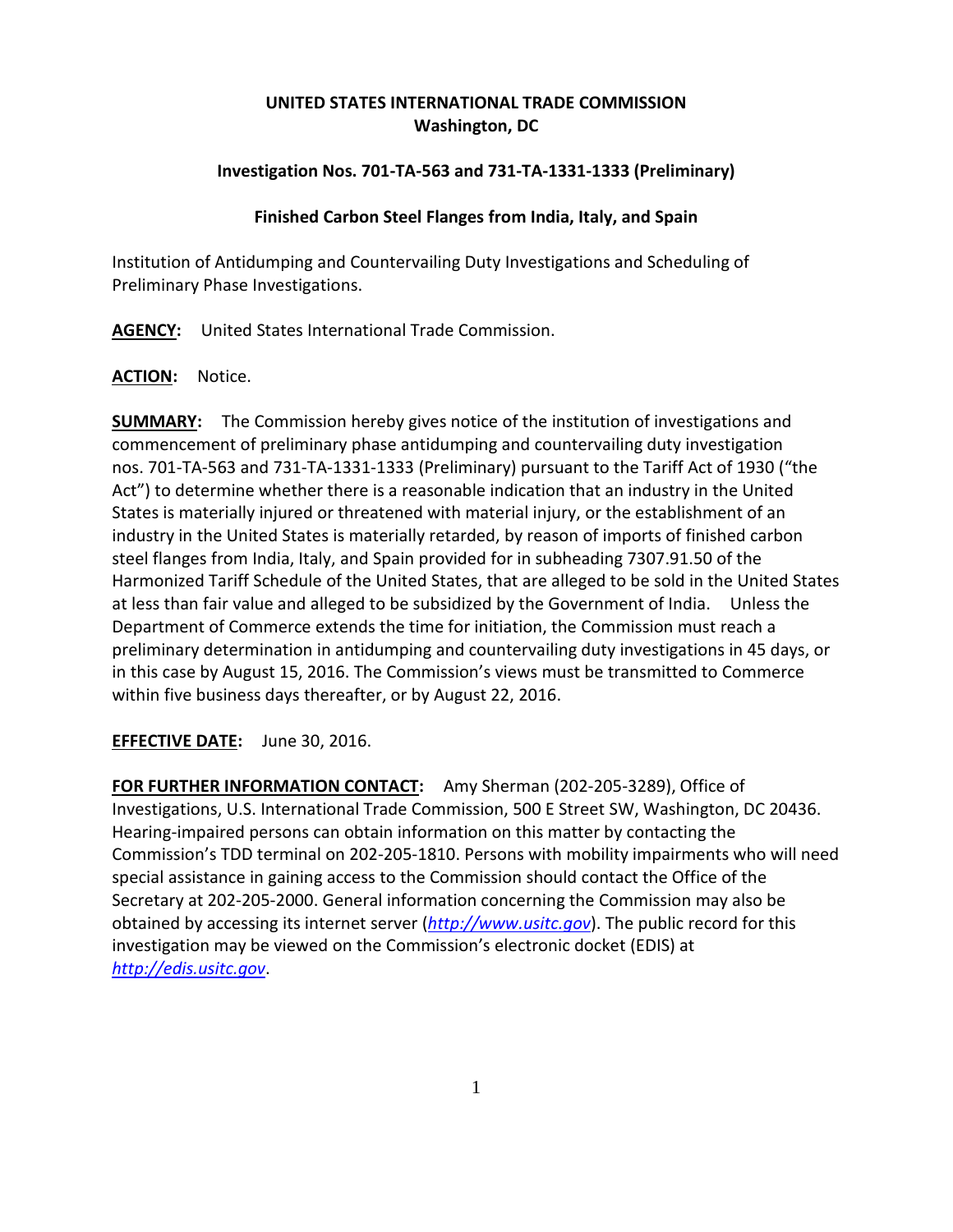#### **SUPPLEMENTARY INFORMATION:**

**Background.**--These investigations are being instituted, pursuant to sections 703(a) and 733(a) of the Tariff Act of 1930 (19 U.S.C. 1671b(a) and 1673b(a)), in response to petitions filed on June 30, 2016, by Weldbend Corporation ("Weldbend"), Argo, Illinois and Boltex Mfg. Co., L.P. ("Boltex"), Houston, Texas. For further information concerning the conduct of these investigations and rules of general application, consult the Commission's Rules of Practice and Procedure, part 201, subparts A and B (19 CFR part 201), and part 207, subparts A and B (19 CFR part 207).

**Participation in the investigations and public service list.**--Persons (other than petitioners) wishing to participate in the investigations as parties must file an entry of appearance with the Secretary to the Commission, as provided in sections 201.11 and 207.10 of the Commission's rules, not later than seven days after publication of this notice in the *Federal Register*. Industrial users and (if the merchandise under investigation is sold at the retail level) representative consumer organizations have the right to appear as parties in Commission antidumping duty and countervailing duty investigations. The Secretary will prepare a public service list containing the names and addresses of all persons, or their representatives, who are parties to these investigations upon the expiration of the period for filing entries of appearance.

**Limited disclosure of business proprietary information (BPI) under an administrative protective order (APO) and BPI service list.**--Pursuant to section 207.7(a) of the Commission's rules, the Secretary will make BPI gathered in these investigations available to authorized applicants representing interested parties (as defined in 19 U.S.C. 1677(9)) who are parties to the investigations under the APO issued in the investigations, provided that the application is made not later than seven days after the publication of this notice in the *Federal Register*. A separate service list will be maintained by the Secretary for those parties authorized to receive BPI under the APO.

**Conference.**--The Commission's Director of Investigations has scheduled a conference in connection with these investigations for 9:30 a.m. on July 21, 2016, at the U.S. International Trade Commission Building, 500 E Street SW, Washington, DC. Requests to appear at the conference should be emailed to [William.bishop@usitc.gov](mailto:William.bishop@usitc.gov) and [Sharon.bellamy@usitc.gov](mailto:Sharon.bellamy@usitc.gov)) (DO NOT FILE ON EDIS) on or before July 19, 2016. Parties in support of the imposition of countervailing and antidumping duties in these investigations and parties in opposition to the imposition of such duties will each be collectively allocated one hour within which to make an oral presentation at the conference. A nonparty who has testimony that may aid the Commission's deliberations may request permission to present a short statement at the conference.